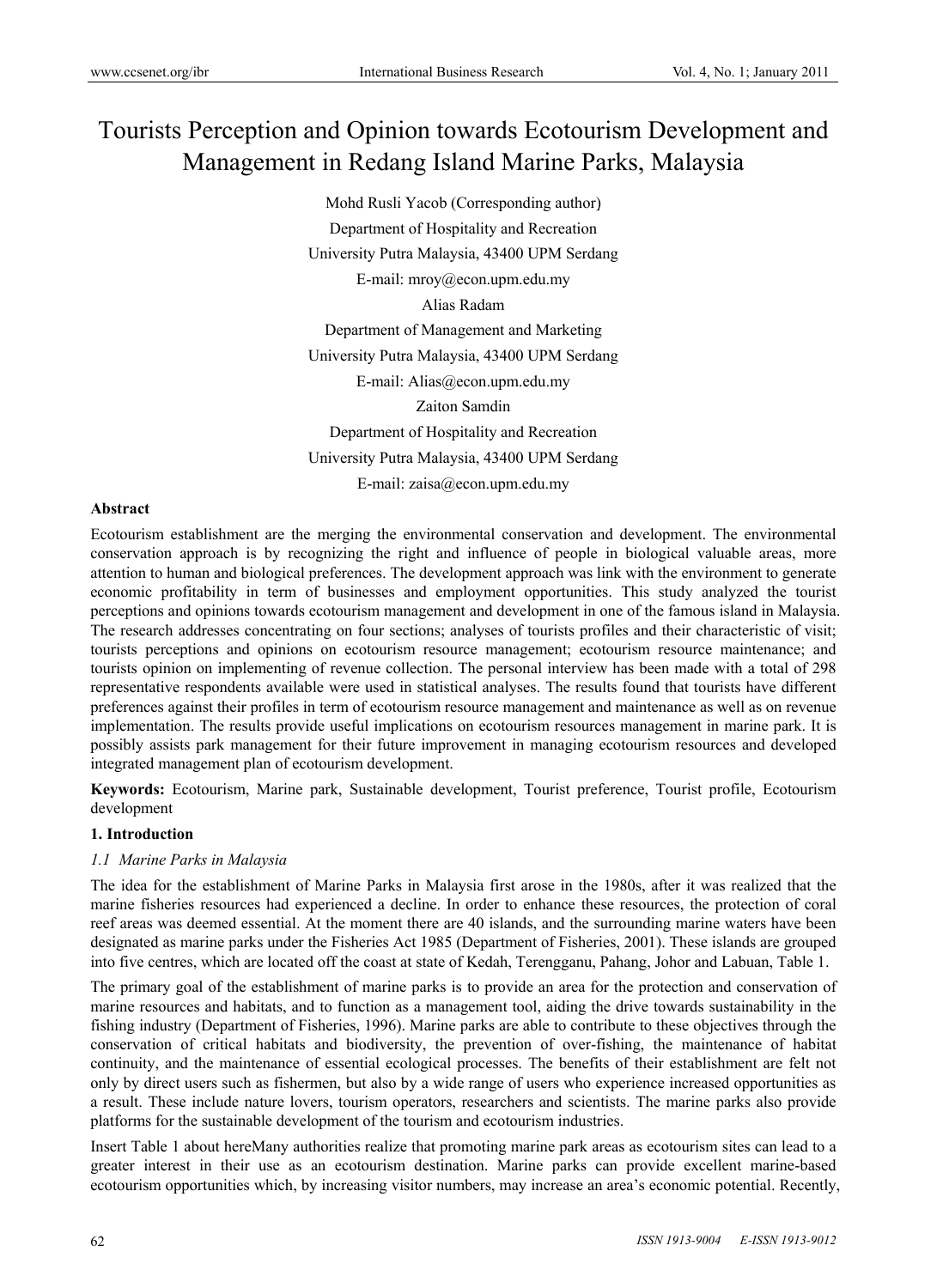the number of visitors to marine parks increased significantly on a yearly basis (Figure 1). This trend can become a challenge to the authorities, who must cater for the needs of the tourists and at the same time ensure the ecosystem of the marine park is well preserved. The main attraction of a marine park to visitors is often its coral reefs, which cater mostly for snorkeling and swimming (Mohd Rusli *et al.,* 2008).

## Insert Figure 1 about here

## *1.2 Concept of ecotourism development*

Ecotourism is defined in different ways by different groups of people and with different agendas. In simplest terms, ecotourism can be described as interpretative tourism where conservation, understanding and appreciation of the environment and cultures visited is sought. Ecotourism focuses on the natural environment and encompasses numerous tourism forms including nature tourism, wilderness tourism, low impact tourism and sustainable tourism.

Ecotourism defined by the International Union for the Conservation of Nature and Natural Resources (IUCN) (Ceballos-Lascurain, 1993) and endorsed by Ministry of Culture, Arts and Tourism in Malaysia (MOCAT) is 'environmentally responsible travel and visitation to relatively undisturbed natural areas, in order to enjoy and appreciate nature, that promotes conservation, has low visitor impact and provides the beneficially active socio-economic involvement of local populations'(MOCAT, 2000).

The International Ecotourism Society (TIES, 1993), previously known as The Ecotourism Society (TES), defines ecotourism as 'responsible travel to natural areas that conserves the environment and improves the welfare of local people'. According to Wearing and Neil (1999), a definition of ecotourism should include four fundamental elements. The first element is the notion of movement or travel from one location to another. In this element, travel should be restricted to protected and undisturbed natural areas because ecotourism focuses on experiencing natural areas. According to Ceballos-Lascurain (1993), protected or undisturbed natural areas are often the 'best guarantee for encountering sustained natural features and attractions'.

The second element is nature-based. 'Ecotourism is travel, often to developing countries, to relatively undisturbed natural areas for study, enjoyment or volunteer assistance that concerns itself with the flora, fauna, geology and ecosystems of an area as well as the people who live nearby, their needs, their culture and the relationship to the land' (Swanson,1992). The third element which must be included in a definition of ecotourism is conservation. According to Butler (1992), ecotourism has emerged as a result of 'increasing global concern for disappearing cultures and ecosystems'. 'Ecotourism has the potential to foster conservation of natural resources by increasing the awareness by people in the importance of the natural resources' (Butler, 1992) and that is why the element of conservation must be included in a definition of ecotourism.

Finally, the fourth element in a definition of ecotourism is an educative role. According to Eagles and Betters (1998), ecotourists express a strong desire to learn about nature on their trips. Great emphasis is placed on the explanation of 'concepts, meaning and inter-relationships of natural phenomena' (McNeely and Thorsell, 1989). Ecotourism is a vehicle to educate the ecotourists to appreciate the importance of natural and cultural conservation.

However, as a result of the various definitions and concepts of ecotourism as discussed above, in this study, the definition of ecotourism will adopt the definition suggested by IUCN and accepted by MOCAT. This definition is "environmentally responsible travel and visitation to relatively undisturbed natural areas, in order to enjoy and appreciate nature, that promotes conservation, has low visitor impact and provides the beneficially active socio-economic involvement of local populations". The concepts and fundamentals of ecotourism can be summarised as follows:

- i. Involvement of nature based activities
- ii. Ecologically sustainable
- iii. Environment educative
- iv. Benefit to local people
- v. Generates satisfaction to visitors

The purpose of this study is to investigate the visitor's preferences of the ecotourism development in marine parks in Malaysia in order to help develop management policies that enhance ecotourism contribution to sustainable development and conservation in Malaysia. This assessment of the ecotourism development in marine parks in Malaysia is very important in order to realize that development fulfils the requirement of the visitor preferences through the concept of ecotourism. At the same time it is necessary to realize the archiving and monitoring of sustainable ecotourism development and biodiversity conservation in marine parks.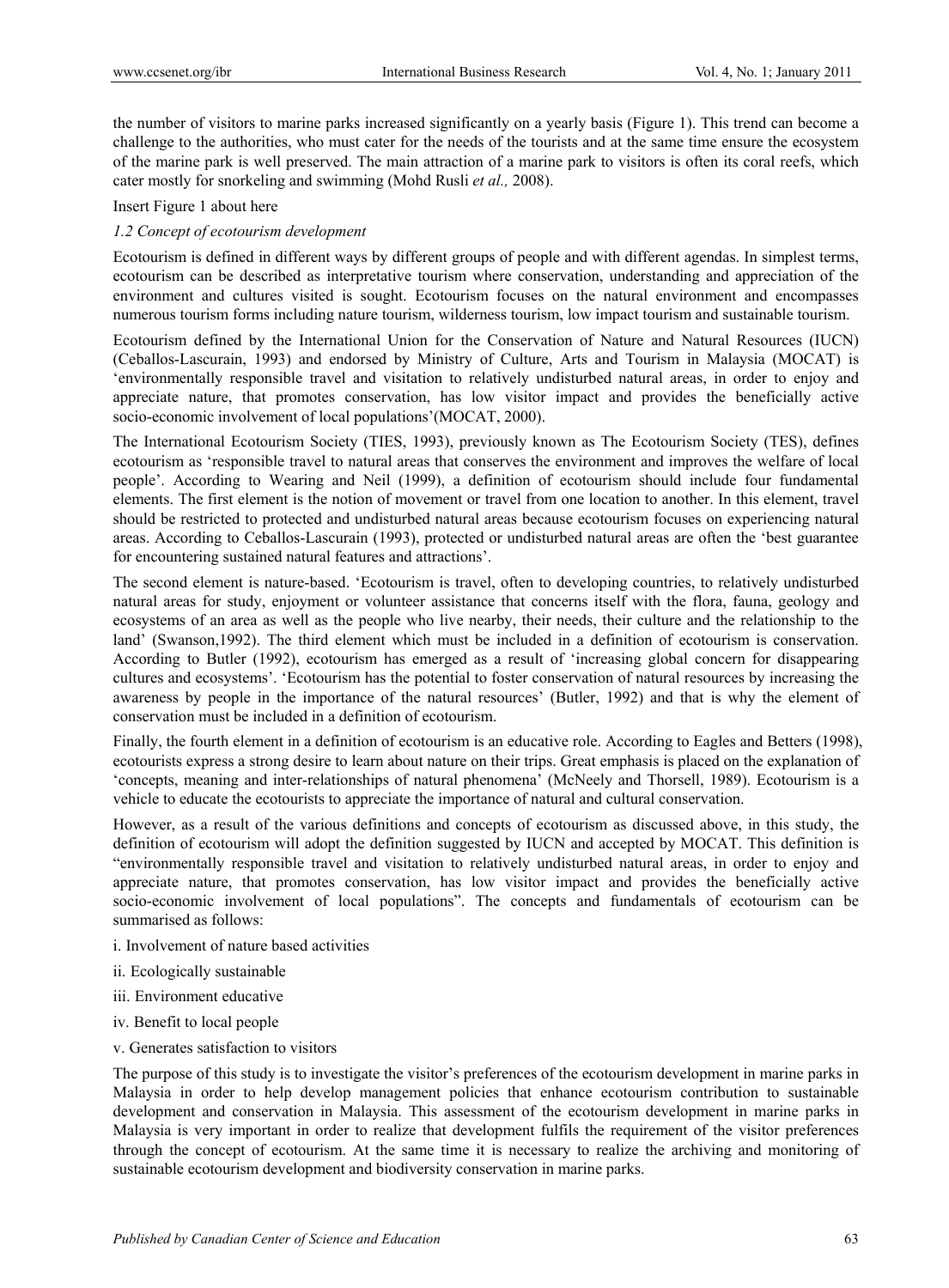## *1.3 The Study Area*

The Redang Island Marine Park (RIMP) is located in the north-eastern corner of Peninsular Malaysia, off Terengganu's coastline (Figure 2). They consist of 11 islands with a fast-growing popularity for tourism and ecotourism. The RIMP can be further sub-divided into five groups, all of which have been declared as marine parks. These groups are known as: (i) The Redang Island Marine Park (RIMP), (ii) The Perhentian Island Marine Park (PIMP), (iii) The Lang Tengah Island Marine Park (LTIMP), (iv) The Kapas Island Marine Park (KIMP) and (v) The Tenggol Island marine Park (TIMP).

RIMP is situated in the South China Sea and is located an approximately 24.28 nautical miles or 45 kilometres, from the northern state of Terengganu. It is located at latitude of between 5° 44' and 5° 50' north, and a longitude of 102° 59' east. This marine park comprises the main island of Pulau Redang, which is associated with 8 islets. These are Pinang Island, Lima Island, Ekor Tebu Island, Kerengga Kecil Island, Kerengga Besar Island, Paku Besar Island, Paku Kecil Island and Ling Island. Of these, only Redang Island and 3 islets (Pinang, Lima and Ekor Tebu Islands) are included as part of the RIMP. However, the other islets are still afforded some protection by virtue of their close proximity (Department of Fisheries, 1996).

The main accessibility to RIMP is via boats, ferries and speedboats that depart from the jetties in Kuala Terengganu and Merang. The journey takes about one hour from Kuala Terengganu and about 30 minutes from the Merang Jetty. Alternatively, there are vessel services available from Kuala Besut Jetty, this ride taking about 2 hours to complete. The main jetties of Redang Island are at Kuala Redang River and Pinang Island. Transportation on land takes place on roads and pathways.

## Insert Figure 2 about here

The marine parks of the east coast of Malaysia, including RIMP, constitute a globally important area of coral and fish biodiversity. The coral reefs at RIMP have been cited as some of the most beautiful in the world (MOSTE, 1998). The area of RIMP contains 149 species of coral from a total of 226 species identified in Malaysia, (Harborne, 2000). Most of the species are found around Redang Island. Meanwhile, a total of 209 fish species have been found in the PRMP (Harborne, 2000). The island also has landing and nesting areas for turtles, some of which are protected as turtle sanctuaries under the SEATRU project, including those at Cagar Hutan, Pasir Mak Kepit and Pasir Mak Simpan. Birds of the "layang-layang" species are also seen at Tanjung Gua Kawah and Tanjung Batu Tok Kong.

In terms of the ecotourism facilities and services, there are 16 chalets and resorts in RIMP. There are about 900 rooms of a range of categories, including 252 luxury rooms, and there is a nine-hole golf course available at the island (Mohd Rusli *et al.,* 2008). Camping sites are also available for the more adventurous tourists and backpackers at Teluk Kalong. The Department of Fisheries has also established privatized and commercialized chalets at the marine parks centre at Pinang Island. Activities like snorkeling and scuba-diving are also popular attractions for tourists on the island. Thus, RIMP is becoming an increasingly important ecotourism destination in Malaysia. For example, whilst in 1995 this marine park was visited by just 22,725 tourists, this has increased on a yearly basis, and in 2005 it received more than 123,159 tourists (Table 2). This overwhelming increase in visitor numbers now poses a serious challenge to the parks management, who must cater for the needs of the tourists whilst ensuring that economic concerns, environmental awareness, marine ecosystem protection and conservation are maintained.

Insert Table 2 about here

#### **3. Methodology**

The questionnaire was administered with the use of an A4 booklet. It was designed so that it was easy for respondents to understand and answer in an accurate and clear manner. The contents of the questionnaire were designed in a simple short form, the wording was clear, and it used typestyles (bold and italic) to make sure it was easy to read and to differentiate (especially the explanation of attributes and levels). A pilot survey was conducted before the actual survey, with the purpose of testing the questionnaire, including checking the choice of wording, the clarity of questions, and avoiding ambiguous questions.

This study applied the face-to-face or personal interview data collection technique. Through this technique, respondents were asked questions regarding the study purpose at the potential site. The selection of survey method should focus and should consider many things, such as the difficulty of the task to be examined, time constraints, budget limitations, and travel distance.

RIMP, which is located 60 miles from the mainland, involved a sample of visitors. In this case, the personal interview was likely to be the best. In addition, it involved the considerable task difficulty of the study, it was better to use personal interview as a data collection technique to make sure information given and gained was meaningful.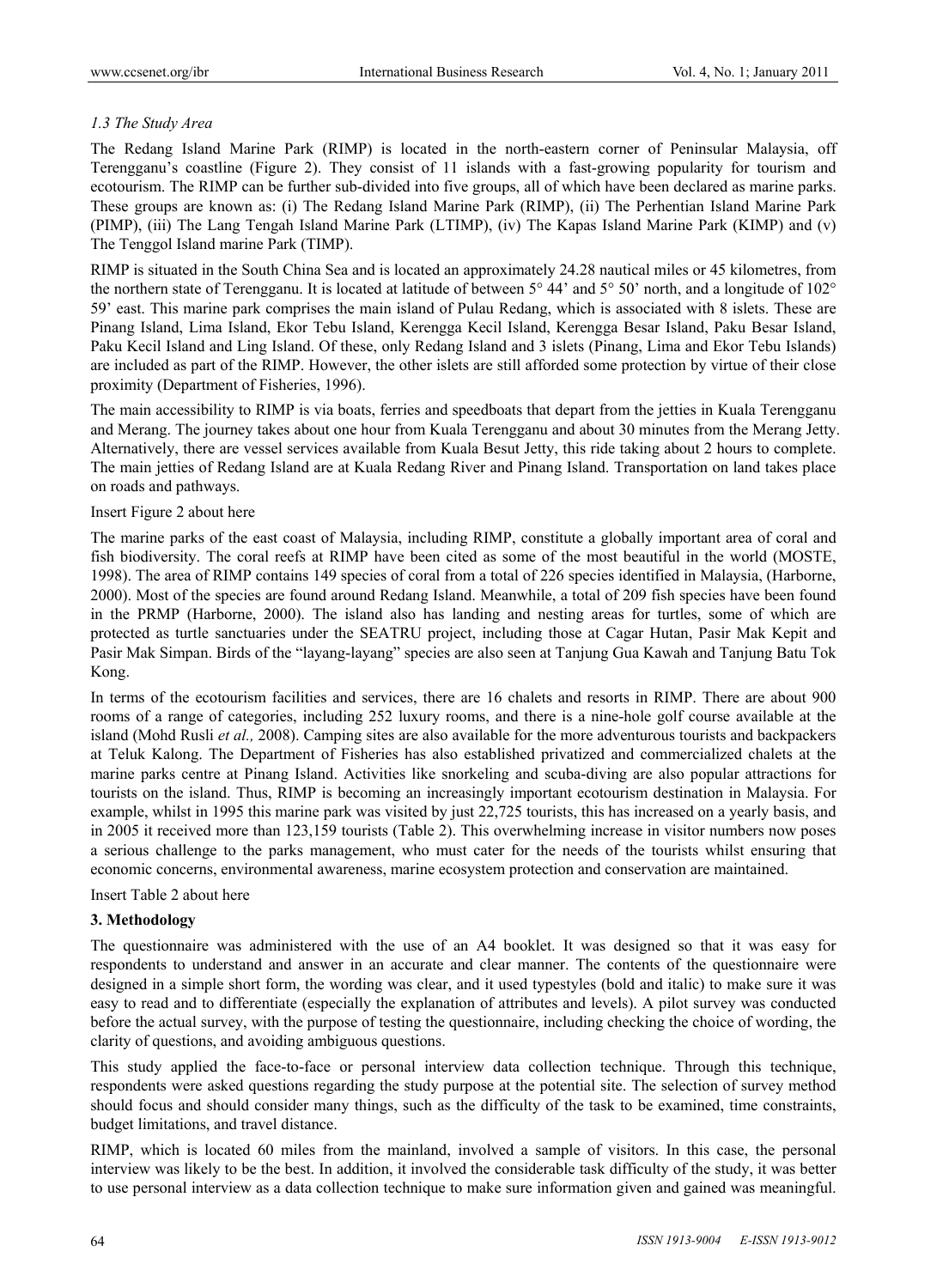With this technique, the interviewer could highlight and explain the questionnaire, the confidentiality and the purpose of the study. This process can produce high quality data. Thus, this kind of survey method was better than other data collection techniques. The data was collected during the period of May – July 2004. Face-to-face interviews with visitors were made at three main locations on Redang Island, Marine Park Centre, Pasir Panjang, and Berjaya Redang Beach Resort. These specific locations were selected due to visitor availability, time constraints, and accessibility factors.

## **4. Results**

## *4.1 Visitors Profile*

This section presents the results of the descriptive analysis of respondents' socio-demographic variables such as age, gender, educational level, employment, monthly gross household income and respondent's place of origin. For comparison purposes, the results also include some characteristics of socio-demographics of the overall Malaysian population. Table 3 shows a summary of the results.

The respondents included visitors aged between 18 and over 70 years old; with the mean age of the sample being 34.01. The mean age of sample respondents is close to that of Malaysia's population. In terms of gender, it was found that 63.1% were males; however, the proportion of males is higher for the sample than in the Malaysian population (50.6%). It may have been due to a sampling bias of non-response, as women may have been absent when interviewers approached at study sites.

The respondent educational level had a mean of 3.06; and it was found that many of the respondents (45.6%) held university degrees. Next came 32.9% of respondents with secondary school education, and 18.1% with a professional certificate or diploma qualification. The rest, 3.4% had only a primary school education.

The respondent employment status is an important variable in this study because it is related to the respondent level of education and to the level of income. Normally, a higher educational level is linked with better employment and higher income. The results found that most of the respondents were in full-time employment, 66.1%; while 14.8% were full-time students; and 9.1% performed home duties or were full-time housewives. Meanwhile, respondent unemployment and retirement figures were 5.7% and 4.4% respectively. The proportion of full-time employment is higher for the sample than for the Malaysian population. The main reason for this difference is unclear.

The level of monthly gross household income was grouped within four income levels: very high (>RM 9000), high (RM 6001 – RM 9000), medium (RM3001-RM 6000) and low (<RM 3000). Results show that most respondents (36.3%) fell into the medium income category, followed by 27.5% in the low-income category. The high and very high-income categories were 18.4% and 17.8% respectively. This result shows that most of the respondents fell into the medium income category. However, the sample had a higher monthly gross household income than that for the Malaysian population as a whole. This can be explained by the fact that the sample included respondents who were international tourists (14.4% of the total sample) whose income was absolutely higher when their currency was converted to Malaysian currency (RM).

#### Insert Table 3 about here

#### *4.2 Tourists' Characteristics of Visits*

The results of respondent characteristics on visits are presented in Table 4. The results show the majority of respondents (56.7%) were visiting RIMP for the first time, but high percentages (43.3%) of respondents were repeat visitors. The mean for the number of times the respondent had visited RIMP was 1.86 where 56.7% of respondents had come for the first time. Normally, most of the respondents who came frequently to RIMP were not only attracted by the island environment but also came to participate in specific activities such as snorkeling and scuba diving. The results show that 85.6% of respondents stated that they would visit the RIMP again in future.

This study also asked respondents about their involvement in any marine institutes or environmental organizations'. Membership of a group such as the Ecotourism Society, World Wide Fund for Nature (WWF), Malaysian Nature Society (MNS), an angling club, a scuba diving club or an environmental group is assumed to influence a respondent's opinion, perception and preferences on ecotourism resources management in RIMP. However, the results showed that a vast majority of the respondents (71.1%) were not members of any such organization. The rest were members of a marine or environmental organization.

In terms of the place of origin, the international tourists comprised about 14.4% of the respondents. However, most of the international tourists came from Singapore as supported by the Department of Marine Park. Meanwhile, results show 85.6% were domestic visitors. The state of Terengganu contributed 12.4% of visitors and domestic tourists from other states in Malaysia contributed 73.2%.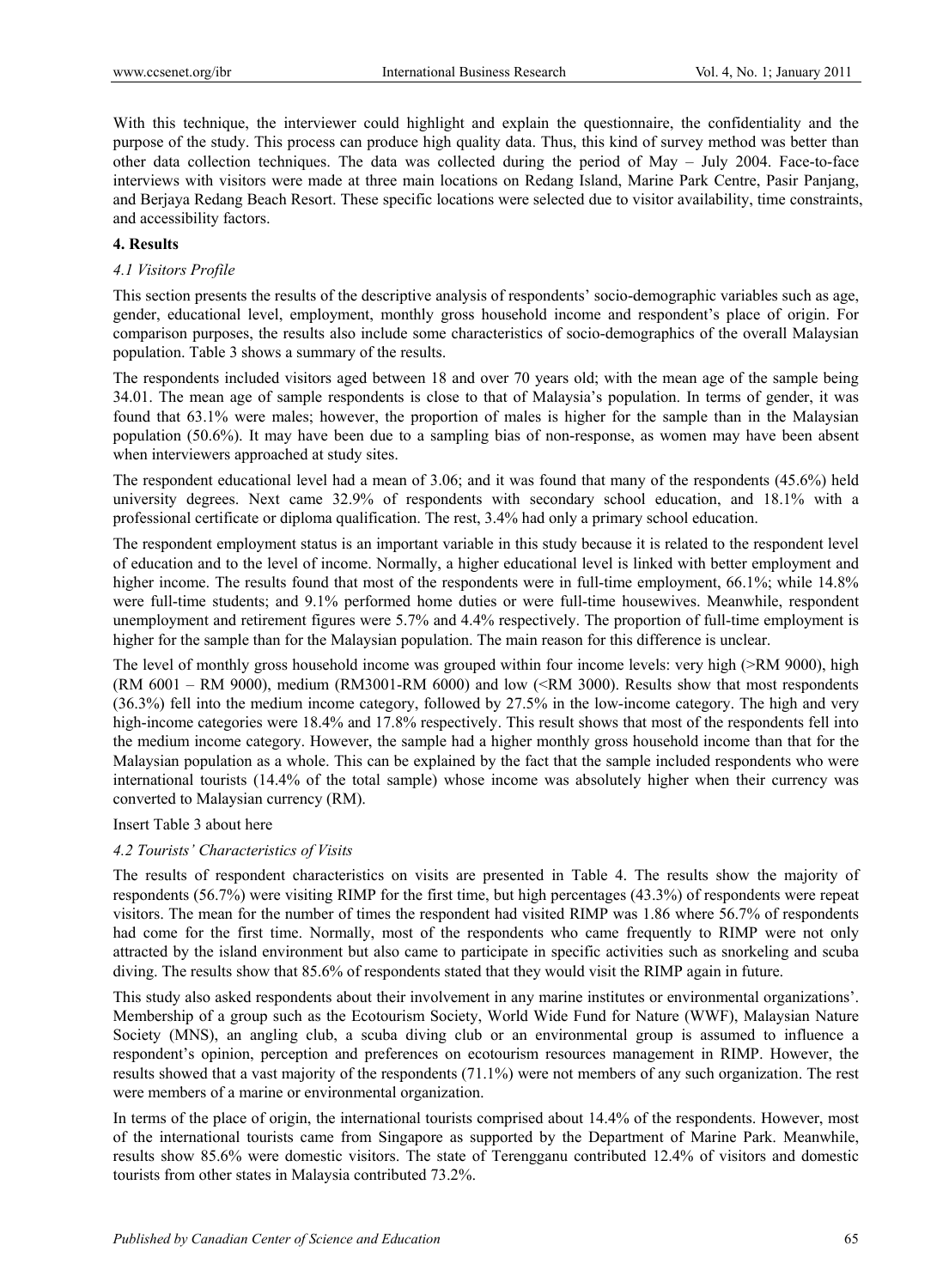## Insert Table 4 about here

## *4.3 Tourists' perception of ecotourism resource management*

In this section respondent is required to stated their perception rating *likert scale* from 5 (agree strongly) to 1 (disagree strongly) for the eight statements regarding the ecotourism resources management in RIMP. Respondents were also asked about their perceptions of the ecotourism resources management as follows:

*"If the current management practices for marine parks and areas (MPA) and ecotourism facilities and services (EFS) attributes in RIMP were changed, the management of the ecotourism resources could be improved by some of the statements below. Can you tell me how strongly you agree or disagree with each of the following statements"?* 

The overall result shows that respondents positively agree with all the statements except for the statements 'increase in accommodation price' and 'increase in revenue collection'. The result shows respondents agreeing (71.1%) and strongly agreeing (18.8%) that change will improve accessibility to RIMP. The respondent agrees and strongly agrees with 68.5% and 21.1% respectively in improvement in providing interpretive trails. In terms of total responses, 89.9% of respondents agree and strongly agree to improvement in providing information to educate people. An approximately 57% and 20% of respondents agree and strongly agree respectively that changes will give more efficiency in ecological management. The respondent agrees (55%) and strongly agrees 1(8.5%) that changes will reduce the level of congestion in recreational activities and a total of 80.2% of respondents agree and strongly agree that changes will increase job opportunities for local people.

When respondents were asked about their perceptions regarding the monetary characteristics, 'an increase in accommodation price' and 'an increase in revenue collection', 55% and 41% disagreed respectively. These imply that the respondents will not support both statements due to changes in ecotourism resource management in RIMP.

#### Insert Table 5 about here

## *4.4 Tourists' perception on maintenance of ecotourism resources*

In this section, respondents were asked about their perceptions and opinions regarding the current issues in RIMP. These issues relate to the degradation and depletion of ecotourism and marine resources. In the questionnaire, the respondent was asked:

*"The current issues in RIMP concern the degradation and depletion of marine resources. Based on the four statements below, how strongly do you agree or disagree that better management is required in order to maintain the sustainable ecotourism, environment and marine resources in RIMP?"* 

Table 6 shows 68.5% and 21.1% of respondents agree and strongly agree respectively, that the management of RIMP should provide a better-integrated management plan. This situation can give better management and planning for each development in the RIMP rather than with the separated jurisdictions and decisions among stakeholders based on their boundaries and scope in the government agencies as their implementations for the development in RIMP. Meanwhile, 55.4% and 34.9% of respondents agree and strongly agree respectively, that the park manager is able to provide a better enforcement of rules and regulations. This implementation will not only reduce the degradation and over-exploitation of marine resources but also can secure the resources for sustainable use.

Development and implementation of the interpretation program resulted in the highest support from respondents, compared to other attributes, with 69.8% and 20.5% respondents agreeing and strongly agreeing respectively. This implies that respondents believe that this program is one of the important ways to make people understand better, giving them knowledge and information about marine park resources.

The highest percentage of respondents agreed and strongly agreed, with 60.1% and 34.9% respectively, about encouraging education and awareness. Respondents believe that education is the best way to achieve the objectives, not only as a value added to people in term of marine parks but it gives a better approach to encourage people regarding the degradation and over-exploitation of ecotourism and marine resources. Then the resources can be maintained for the sustainability of the ecotourism development.

Insert Table 6 about here

## *4.5 Tourists' Opinions on Revenue Implementation*

Respondents were also asked about their opinion of the current management practice of revenue collection for RIMP, on the collection of a conservation charge. Each respondent was also asked about their opinion on the future potential charges in relation to the revenue collection strategy. In relation to revenue issues, each respondent was asked four questions. The questions asked were: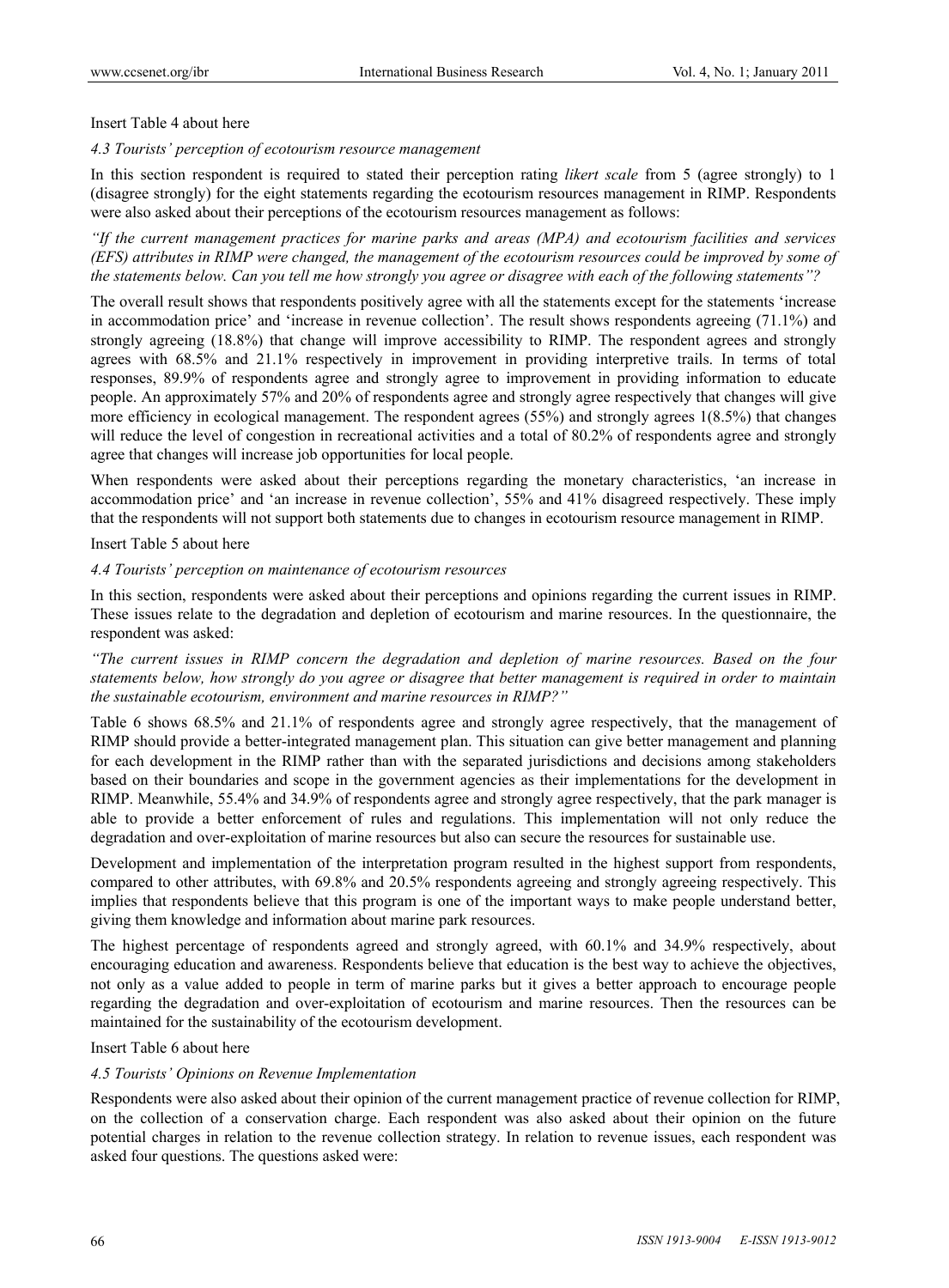*"The current revenue generated in RIMP or in most marine park ecotourism sites in Malaysia is sufficient to cover the most basic costs of operations (construction of infrastructure, administration and enforcement). Based on your opinion, which are the methods of generating revenue that you are strongly agree or disagree to be implemented in RIMP"*

The results of tourists' opinions on revenue implementation are shown in Table 7. The current conservation charge in RIMP is RM 5 for adults and half price for children under 12 years old. These charges are applied to both domestic and international tourists. However, a result of the study shows that 44.6% of respondents agreed and 7.7% strongly agreed to the park management increasing the current conservation charge. Meanwhile, 26.5% of respondents disagree with that statement and 18.5% of respondents gave the answer 'neither agree nor disagree'.

In response to the suggestion of implementing a tax on tour operators, 41.6% agreed and 5.7% strongly agreed. However, a high percentage of respondents (34.9%) disagreed with this suggestion. In the latter case, respondents might have believed that, when the tax charged to tour operators directly or indirectly, was implemented then they might also be faced with an extra charge to visitors. They may also have believed that the tour operators might increase the rate for tour guides which directly affected the visitors' expenses. These reasons contributed to respondents disagreeing with the suggestion of implementing a tax on tour operators.

Like other National Parks in Malaysia, the Department of Forestry has implemented licenses or permits for specific items in National Parks. For example, a camera permit, fishing permits, etc. Kuala Tahan National Parks charge RM 5 and RM 10 for a fishing permit (DWNP, 2005). However, Marine Parks in Malaysia managed by the Department of Fisheries implemented conservation fees only. However, results in this study found that 41.6% of respondents disagreed and 6.0% strongly disagreed on the need for a license or permit to be implemented. Only 32.2% of respondents agreed. Most of the respondents believed any extra charges other than a conservation charge would affect their other expenditure. Thus, they did not agree with the suggestion of implementing a licence or permit for the specific items such as for photography.

However, respondents' gave a positive feedback for charges for specific activities such as scuba-diving, snorkeling etc. The results show that 43.0% of respondents agreed to such charges. Meanwhile, 33.9% and 7.0% of respondents disagreed and strongly disagreed, respectively.

The overall results show that more than 40% of respondents agreed and 5% strongly agreed with the four characteristics or suggestions related to increasing revenue collection to RIMP, except for the implementation of a licence or permit. The percentage of respondents giving the answer 'neither agree nor disagree' for all statements was also high, with an average of 16%. This situation is hard to justify. It might be assumed that they did not want to think too much about that particular issue or they just wanted to play fair. However, this result may affect whether a respondent agrees or disagrees on policy implications.

## **5. Discussion and Policy Implication**

In this study, data collection has been made by personal interview, with 298 representative respondents used. The respondent socio-economic profiles; age, gender, education, employment and income give the significant profiles compared to Malaysia's population profile.

The percentage results showed that almost half of the samples (43%) are returning visitors and more than 85% promised visits to RIMP in future. The contribution of this result are related to tourists past experience. Past experiences influence perceptions, with a satisfactory experience tempting repetition and possibly encouraging more adventurous pursuits. Yong and William (2004) argued that the perception of travel choices and many destinations is conditioned by three important elements: individual preferences, past experiences and hearsay.

Tourists' perception and opinions of ecotourism development and management in RIMP are very important and useful for the Department of Marine Parks for their guide in management and administration. Their perception concentrated on the resource management, resource maintenance and revenue implementation, measured with a likert scale. Results on resource management showed, out of eight characteristics asked, more than 50% agreed, except for the characteristics that involved money or cost characteristics. The same pattern of results was found in resources maintenance with more than 60% of respondents agreeing with all characteristics. That kind of direct opinion and perception could be of assistance, or a guide to park managers to improve their management, maintenance and planning in RIMP.

## *5.1 Implications of the Socio Economic Benefits*

The result of socio-demographic profiles of the samples in this study has some potential implications which are discussed in this section. First, the mean age of visitors' was 34; it might be possible to say that the age group of the majority of visitors is between 30 and 40 years old. The information suggests the park manager or ecotourism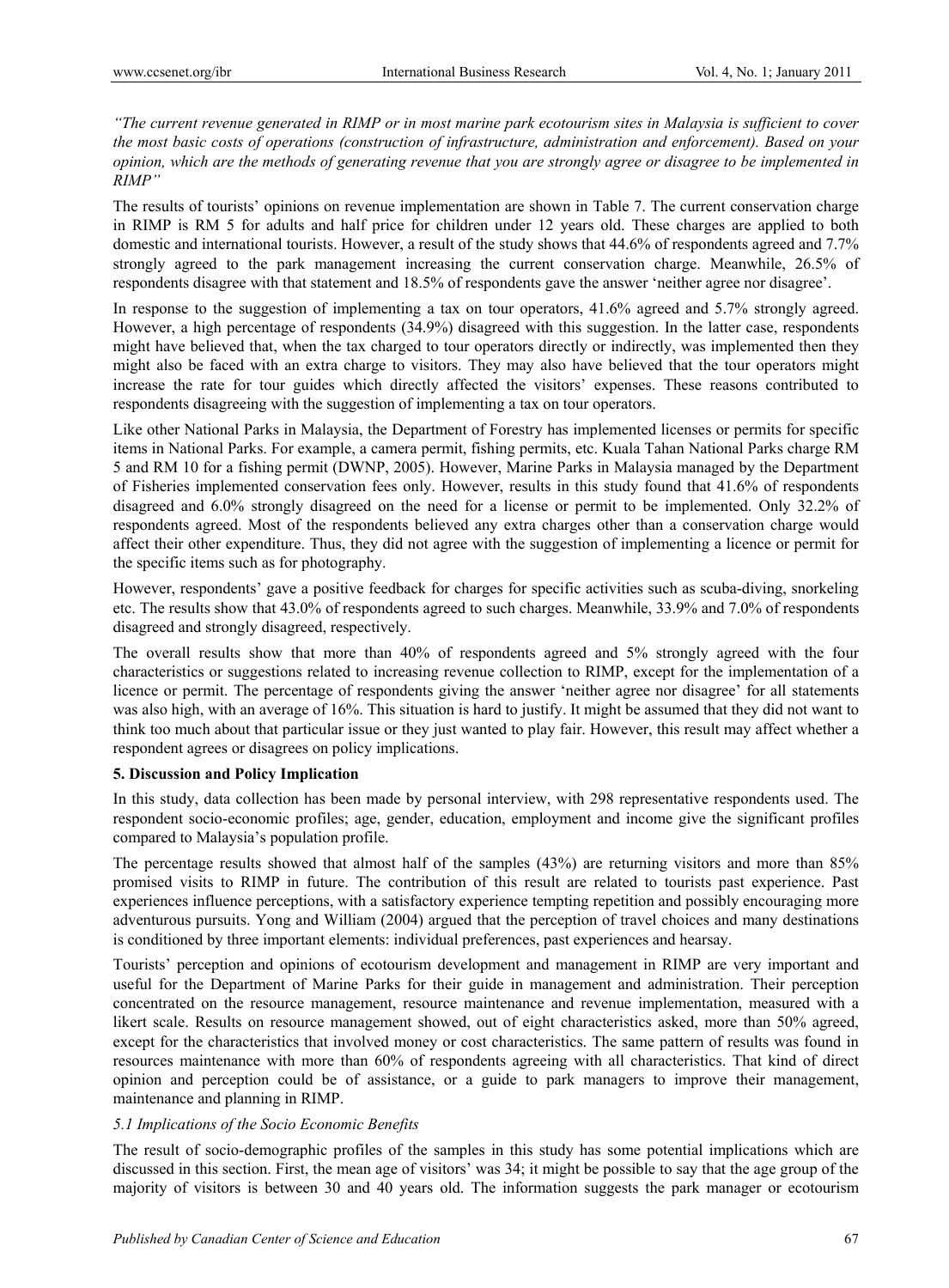operators should have an effective plan that could concentrate on a particular age range, like a particular activity for example; this could maximize the utilization of their limited resources. For example, park managers or ecotourism operators could create specific recreational activities that are suitable for the age range such as combining jungle tracking with rock climbing etc. That can expect a high response rate from this energetic group.

The socio-economic variables also indicate that the people who visit RIMP are mainly from middle-income families. Even though some of the ecotourism operators in RIMP put their efforts into attracting more affluent visitors, visitors are welcome as they ensure environmental sustainability without damage for future use. For example, providing expensive services as a means of limiting the number of visitors will ensure that the environment is not damaged seriously. This can be implemented especially on hiring cost for snorkeling and scuba-diving facilities; such as cost for hiring boat, equipments and cost of lessons, to visitors at the marine park centre in order to avoid too many users using the services at one time.

The result also indicates that, of the visitors in RIMP, nearly half hold a university degree (45.6%). Thus, most of them are educated visitors. That kind of information is useful especially regarding the information provided, the quality of service provided and the level of satisfaction. Normally, higher educated people have a better gross monthly income and demand more information and knowledge about the environment. Thus, this group normally expects a high quality of services provided and they might assume they would get a better experience from their participation.

## *5.2 Implications of the Characteristics of Visits*

The results of visitor characteristics of visit are very important for ecotourism operators for their planning and marketing. Redclift and Woodgate (1997) supported that the social characteristics should be incorporated into decision making and managing process to lead a better management of the ecotourism resources. For example, the results show a high percentage of the sample (43.3%) had visited the RIMP previously. This implies that there are elements in RIMP that are interesting to them that make them want to visit again and possibly come again in future. The main reason that encouraged visitors to return to RIMP is the anticipation of specific activities such as snorkeling and scuba activities. Such information is very important for the ecotourism operators and ecotourism planners for marketing their products and developing marketing strategies. Moreover, results show that 18% of the sample had visited RIMP more than three times. Thus, ecotourism operators can reduce their expenditure by focusing their promotion specifically to target selected groups only. In that way, they can reduce their expenditure for promotion and marketing.

Another important visitor characteristic of visits is place of origin. Results indicate that international visitors contribute only 14.4% of the samples and most of them are from Singapore. This information is very important for ecotourism operators to make some efforts to increase their marketing or promotion in overseas countries like Germany, Britain, the United States, Canada and Australia, for example, as these are the countries with the greatest number of visitors to the region.

## *5.3 Implications of Perceptions and Opinions of Ecotourism Development*

Results of visitors' perceptions and opinions of ecotourism resources in RIMP show that the majority of the people sampled agreed and strongly agreed with the improvements suggested, as described in Table 7: namely that accessibility to RIMP should be improved; there should be improvements in provision of interpretive trails; improved provision of information; improved efficiency in ecological management; reduced congestion levels; and improved employment opportunities for local people. Such information may assist and guide the Department of Marine Parks in their management and planning. However, all the improvements discussed above are quite general. More information that is specific can be provided in term of the level of improvement for each characteristic in further analysis. For example, the tourists perception also shows that the majority of the sample agreed and strongly agreed (82%) with increasing the employment opportunities for local people. However, determination for how much increase in employment could be examined in further analysis.

In term of visitors' perceptions on maintenance of ecotourism resources in RIMP, the majority of the sample gives a high positive support to the four main characteristics as follows:

- i. Provide a better integrated management plan
- ii. Enforcement with rules and regulations
- iii. Develop and implement interpretive programme and
- iv. Encourage education and awareness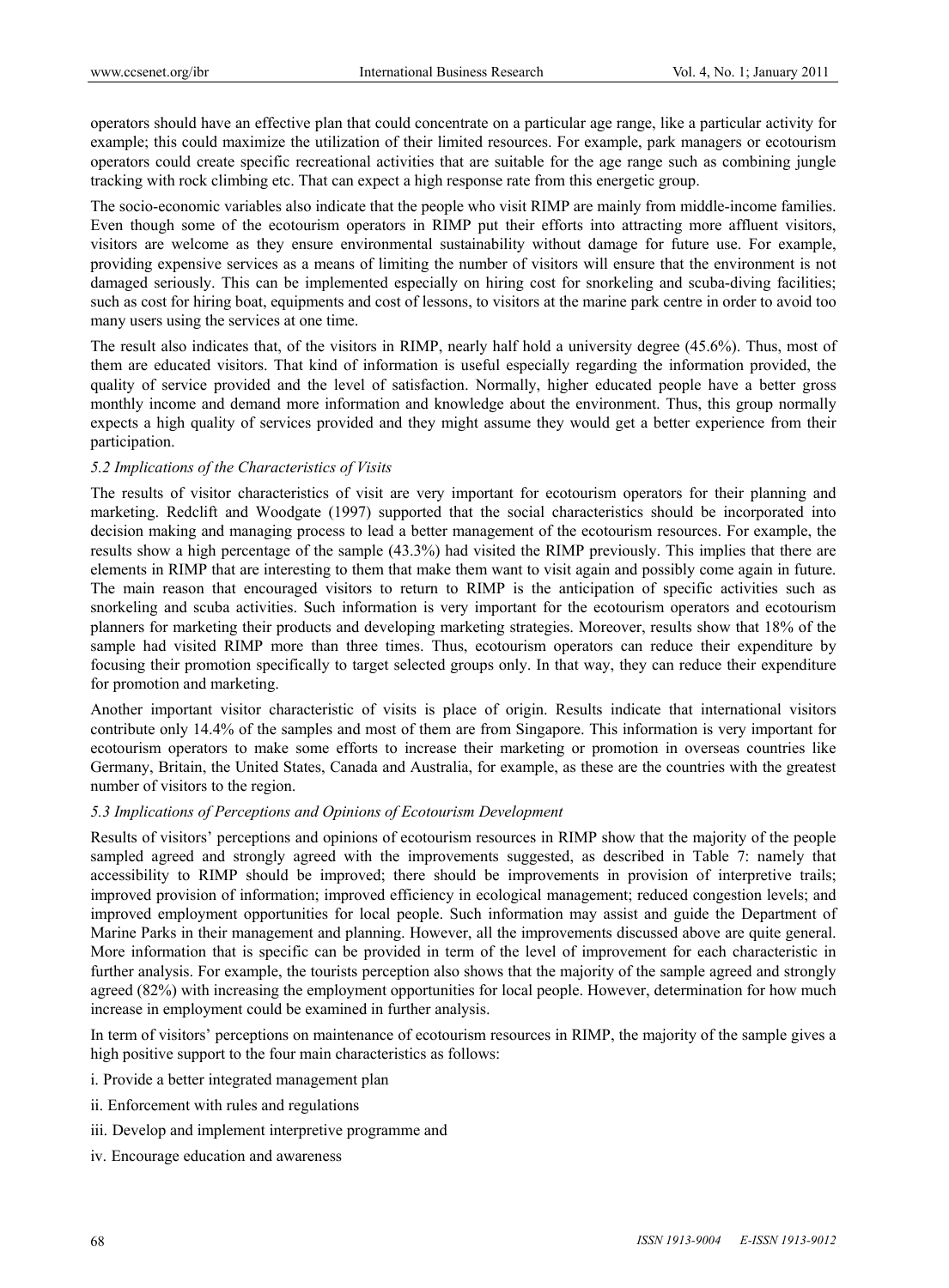However, that kind of information could be classified as general information of visitors' perceptions for each characteristic for the maintenance of ecotourism resources in RIMP. The visitors believed that they are very important characteristics for implementation in order to maintain the ecotourism resources to ensure that resources are sustained either for short- or long-term use.

The results of visitors' opinions on revenue implementation in RIMP shows that visitors strongly agreed and agreed (Table 7) about three types of characteristics: increase the current conservation charge, implementing a tax on tour operators and charges for specific activities. However, visitors did not agree with implementing a licence or permit (such as for fishing and photography). Visitors positively agreed and strongly agreed (52%) to increase the current conservation charge of RM5 per entrance. Thus, the Department of Marine Parks should consider increasing the current conservation charge. By increasing the conservation charge, their maintenance, management and administration costs for the marine park can be supported.

## **6. Conclusion**

The objective of the study is to investigate the tourist perception on ecotourism management and development. Thus, tourist perceptions can produce information, which is at least as useful as basic monitoring for marine ecosystem management, quality and development. Data coming from perception analysis can be useful for further analysis such as scenario building and simulation model (walker *et al.,* 2002). In fact, we already know that the effective management and ecotourism development should take into consideration of the tourist perception, motivation, preferences in order to fulfill their satisfaction and experiences. Orams (1995) argues that ecotourism management strategies should attempt to move ecotourism experiences beyond mere enjoyment to a more active role which incorporates learning, attitude and behavioral change.

The tourist preferences and perception of environmental problems such as in marine parks can be a better basis for planning and management; so that a management approach can be successful, if the dialogue between managers and stakeholders, supporting and sharing decisions is encouraged (Tress and Tress, 2003). However, if park managers are to include public input as guidance in managing ecotourism resource, they have to consider how tourist perceptive themselves as affecting resource and uses. A different perception can be due to marine park related attitudes, but also to the characteristics of tourist profile that frequent ecotourism destination. In this respect, we need to better identify tourist profile, as we showed that the place of residence can explain some relevant differences in resource awareness among tourists. However, the relationship among the tourist profile and their perception is not cover in this study, and perhaps should be considered for further study.

The effective planning, development and management of the ecotourism should be refers to the concept and fundamental of ecotourism; involvement of nature based activities, ecologically sustainable, environment educative, benefit to local people and generates satisfaction to visitors (Fennell, 1999). Thus, through the elicited of tourist preferences on ecotourism resource attributes which related to the concept and fundamental of ecotourism are greatly necessary. By determine how much tourists prefers for each ecotourism attributes, perhaps contain a meaningful information and could assists the park manager decision making process towards a sustainable ecotourism development in marine parks, Malaysia.

#### **References**

Butler, R. (1992). Ecotourism: Its Changing Face and Evolving Philosophy. Paper Presented at the International Union for Conservation of Nature and Natural Resources (IUCN), World Congress on National Parks and Protected Areas, Caracas, Venezuela.

Ceballos-Lascurain, H. (1993). Ecotourism as a Worldwide Phenomenon. Ecotourism: A Guide for Planners and Managers. K. Lindberg and E. Hawkins. Vermont, USA, The Ecotourism Society**:** 12-14.

Department of Fisheries. (1996). Marine Parks of Malaysia Annual Report. Kuala Lumpur, Malaysia.

Department of Fisheries. (2001). Annual Fisheries Report. Kuala Lumpur, Malaysia.

Department of Fisheries. (2003). Annual Fisheries Report. Kuala Lumpur, Malaysia.

DWNP. (2005). Department of Wildlife and National Park, Malaysia, http://www.wildlife.gov.my/i\_eco\_tn.htm#satu, Access in August 2006.

Eagle, J. and D. Betters. (1998). The Endangered Species Act and Economic Values: A Comparison of Fines and Contingent Valuation. *Ecological Economics* 26: 165-171

Fennell, D. A. (1999). Ecotourism: An Introduction. London, Routledge.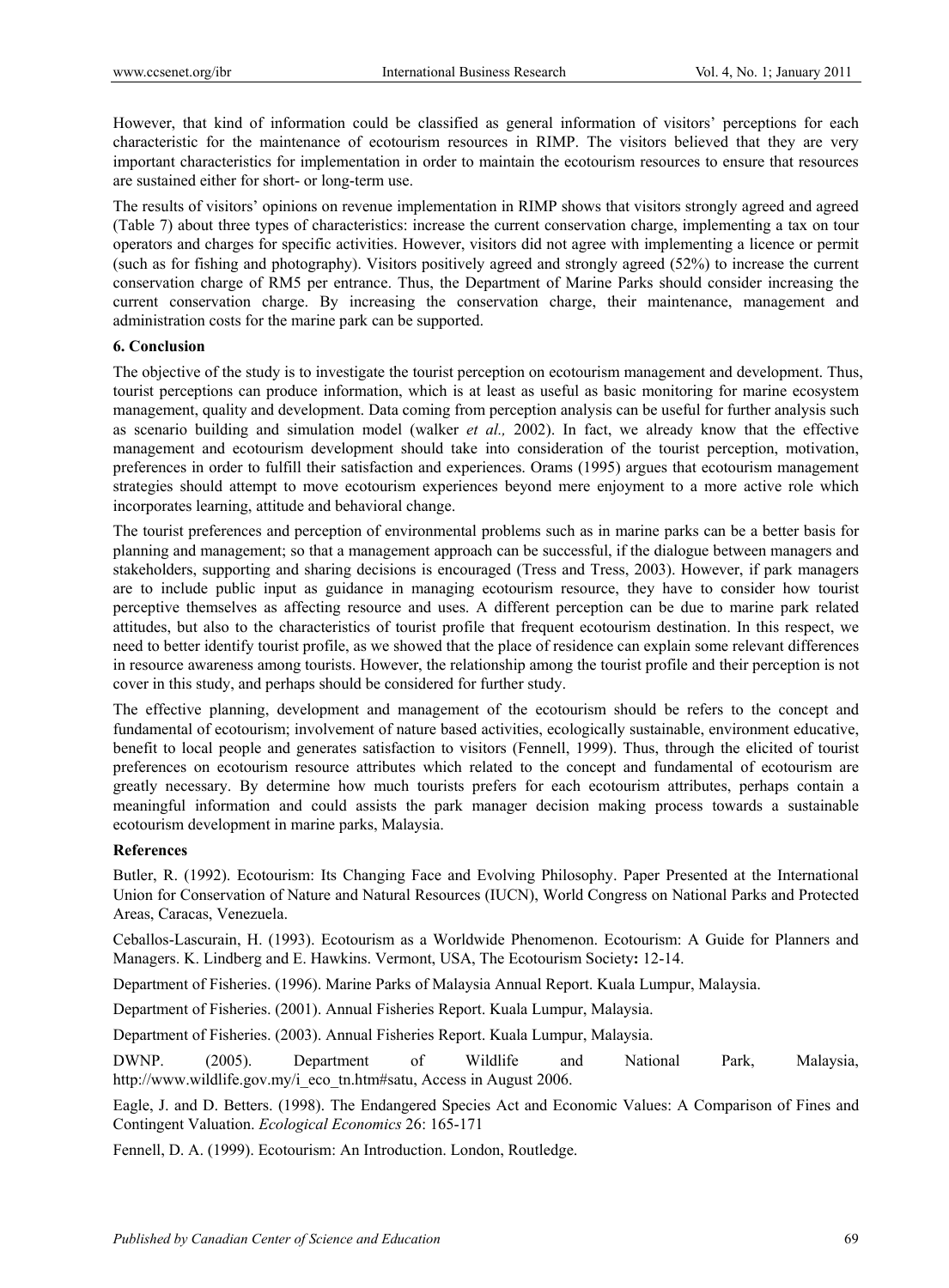Harborne, A., D. Fenner, A. Barnes, M. Beger, S. Harding and T. Roxburgh. (2000). Status Report on the Coral Reefs of the East Coast of Peninsula Malaysia. Report Prepared to Department of Fisheries Malaysia, Kuala Lumpur, Malaysia.

McNeely, J. and J. Thorsell. (1989). Jungles, Mountains and Islands: How Tourism Can Help Conserve the Natural Heritage. *World Leisure and Recreation* 31(4): 29-39.

MOCAT. (2000). National Ecotourism Plan. Kuala Lumpur, Malaysia, Ministry of Culture, Arts and Tourism**:**  Volume 1-5.

Mohd Rusli Y., Ahmad S. and Alias R. (2008). How Much Does Ecotourism Development Contribute to Local Communities? An Empirical Study in a Small Island. The ICFAI Journal of Environmental Economics, 4(2):54 - 67

Mohd Rusli Y., Ahmad S., Alias R. and Wahidin K (2008). *Estimating the Conservation Value for Ecotourism in Marine Parks: A Contingent Valuation Approach.* Proceedings of the 2<sup>nd</sup> International Colloquim on Tourism and Leisure, Chiang Mai Thailand 5-8 May 2008. ISBN: 978-1-60643-451-2

MOSTE. (1998). National Policy on Biological Diversity. Kuala Lumpur, Malaysia, Ministry of Science, Technology and the Environment: 27.

Orams, M. B. (1995). Towards a more desirable form of Ecotourism*. Tourism Management,(*16) 3-8.

Redclift and Woodgate. (1997). In: M. Redclift and G. Woodgate, Editors, *The International Handbook of Environmental Sociology*, Edward Elgar, Cheltenham, UK.

Redclift, M., Woodgate, G. (1997). The International Handbook of Environmental Sociology. Edward Elgar, Cheltenham, UK

Swanson, M. A. (1992). Ecotourism: Embracing the New Environmental Paradigm. Caracas, Venezuela, International Union for Conservation of Nature and Natural Resources (ICUN) IV World Congress on National Parks and Protected Areas.

TIES. (1993). The International Ecotourism Society. Ecotourism Guidelines for Nature Tour Operators. Burlington, VT, USA, The International Ecotourism Society.

Tress, B., Tress, G. (2003). Scenario Visualization for Participatory Landscape Planning a Study from Denmark*. Landscape Urban Planning* 64, 161-178

Walker, B., Carpenter, S., Anderies, J., Abel, N., Cummings, G. S., janssen, M., Lebel, L., Norberg, J., Peterson, G., Pritchard, R. (2002). Resilience management in Social Ecological Systems: a Working hypothesis for a Participatory Approach. *Conservation Ecology*, 6(1) 14

Wearing, S. and J. Neil. (1999). Ecotourism: Impacts, Potentials and Possibilities, Butterworth Heinman, Oxford, United Kingdom.

Yong, K.S and William, C. G (2004). Perceptions in International Urban Research: An Analysuis of Travelers to Seoul, Korea, *Journal of Travel Research*, 43 (39-45).

## **Acknowledgement**

We want to thanks to Department of Marine Parks, especially Redang Island Marine Park manager and their staffs for the support and co-operation during this study. A special thanks to our research fellows for his constructive comments and suggestions of the earlier version of this paper.

| Location                   | <b>State</b> | No. of Islands | Year Operational |
|----------------------------|--------------|----------------|------------------|
| Redang Island Marine Parks | Terengganu   |                | 1990             |
| Payar Island Marine Parks  | Kedah        |                | 1988             |
| Tioman Island Marine Parks | Pahang       |                | 1995             |
| Mersing Marine Parks       | Johor        |                | 1994             |
| Labuan Marine Parks        | Sabah        |                | 1996             |

Table 1. Groups of Marine Parks and Marine Parks Centre in Malaysia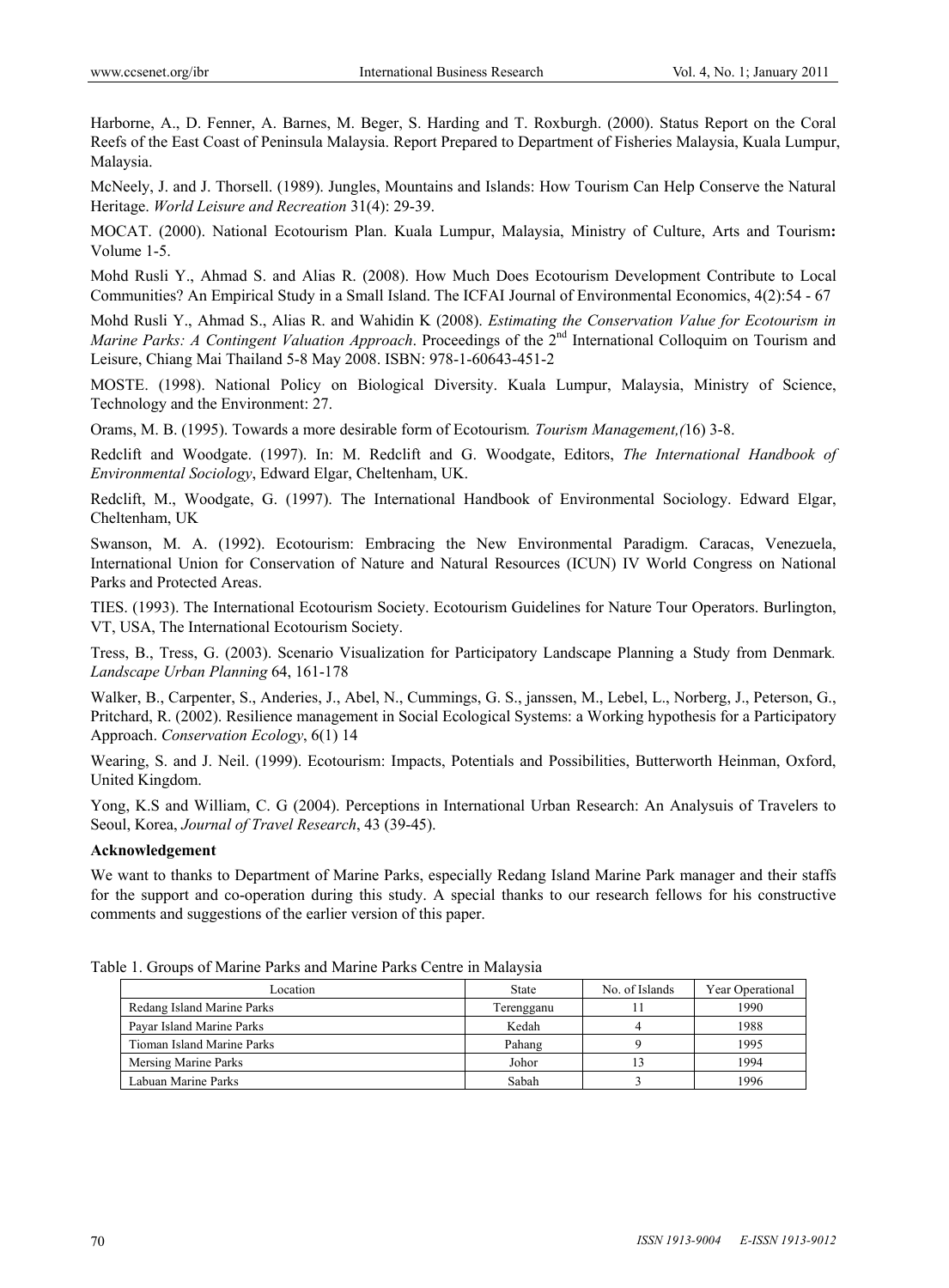| Table 2. Number of Visitors to Redang Island Marine Park |  |
|----------------------------------------------------------|--|
|----------------------------------------------------------|--|

|      | <b>International</b> |               | <b>Domestic</b> |               |              |
|------|----------------------|---------------|-----------------|---------------|--------------|
| Year | <b>Visitors</b>      | $\frac{6}{9}$ | <b>Visitors</b> | $\frac{6}{6}$ | <b>Total</b> |
| 1995 | 4,035                | 18            | 18,690          | 82            | 22,725       |
| 1996 | 7.755                | 22            | 26,988          | 78            | 34,743       |
| 1997 | 5,940                | 16            | 30,258          | 84            | 36,198       |
| 1998 | 7,544                | 22            | 26,922          | 78            | 34,466       |
| 1999 | 7,559                | 16            | 39,449          | 84            | 47,008       |
| 2000 | 9,244                | 18            | 43,390          | 82            | 52,634       |
| 2001 | 8,041                | 11            | 65,539          | 89            | 73,580       |
| 2002 | 7,563                | 12            | 56,263          | 88            | 63,826       |
| 2003 | 4,565                | 06            | 71,654          | 94            | 76,219       |
| 2004 | 31,251               | 22            | 111,225         | 78            | 142,476      |
| 2005 | 24.296               | 20            | 98.863          | 80            | 123.159      |

## Table 3. Tourist' Profile (N= 298)

| <b>Variables</b>               | $\%$  | Malaysian population * |
|--------------------------------|-------|------------------------|
| Age (in years)                 | 34.01 | 33.50                  |
| Gender                         |       |                        |
| Male                           | 63.1  | 50.6                   |
| Female                         | 36.9  |                        |
| <b>Education</b> level         |       | NA                     |
| Primary school                 | 3.4   |                        |
| Secondary School               | 32.9  |                        |
| Professional Cert./Diploma     | 18.1  |                        |
| University Degree              | 45.6  |                        |
| Employment status              |       |                        |
| Full-time employment           | 66.1  | 49.5                   |
| Unemployed                     | 5.7   |                        |
| Home duties                    | 9.1   |                        |
| Full-time student              | 14.8  |                        |
| Retired                        | 4.4   |                        |
| Monthly gross household income |       | RM3071.6               |
| Low (Below RM 3000)            | 27.5  |                        |
| Medium (RM3001-RM6000)         | 37.3  |                        |
| High (RM 6001-RM 9000)         | 35.2  |                        |

**\***: Based on Malaysian socio-economics profiles from World Bank Development Indicators, CD-ROM 2002 reference with monthly gross household income is based on household income per capita, MYR36,860.

## Table 4. Characteristics of visits

| Definitions and coding                                     | $\%$ |
|------------------------------------------------------------|------|
| Number of times visited RIMPs                              |      |
| First time visit                                           | 56.7 |
| Second time visit                                          | 26.2 |
| Third to Fifth times visit                                 | 13.1 |
| More than six times visit                                  | 5.0  |
| Will visit RIMP in future                                  |      |
| Will visit again                                           | 85.6 |
| Will not visit again                                       | 14.4 |
| Member of marine institution or environmental organization |      |
| Members                                                    | 28.9 |
| Non-members                                                | 71.1 |
| Place of origin                                            |      |
| International tourists                                     | 14.4 |
| Domestic visitors (Terengganu)                             | 12.4 |
| Domestic visitors (others)                                 | 73.2 |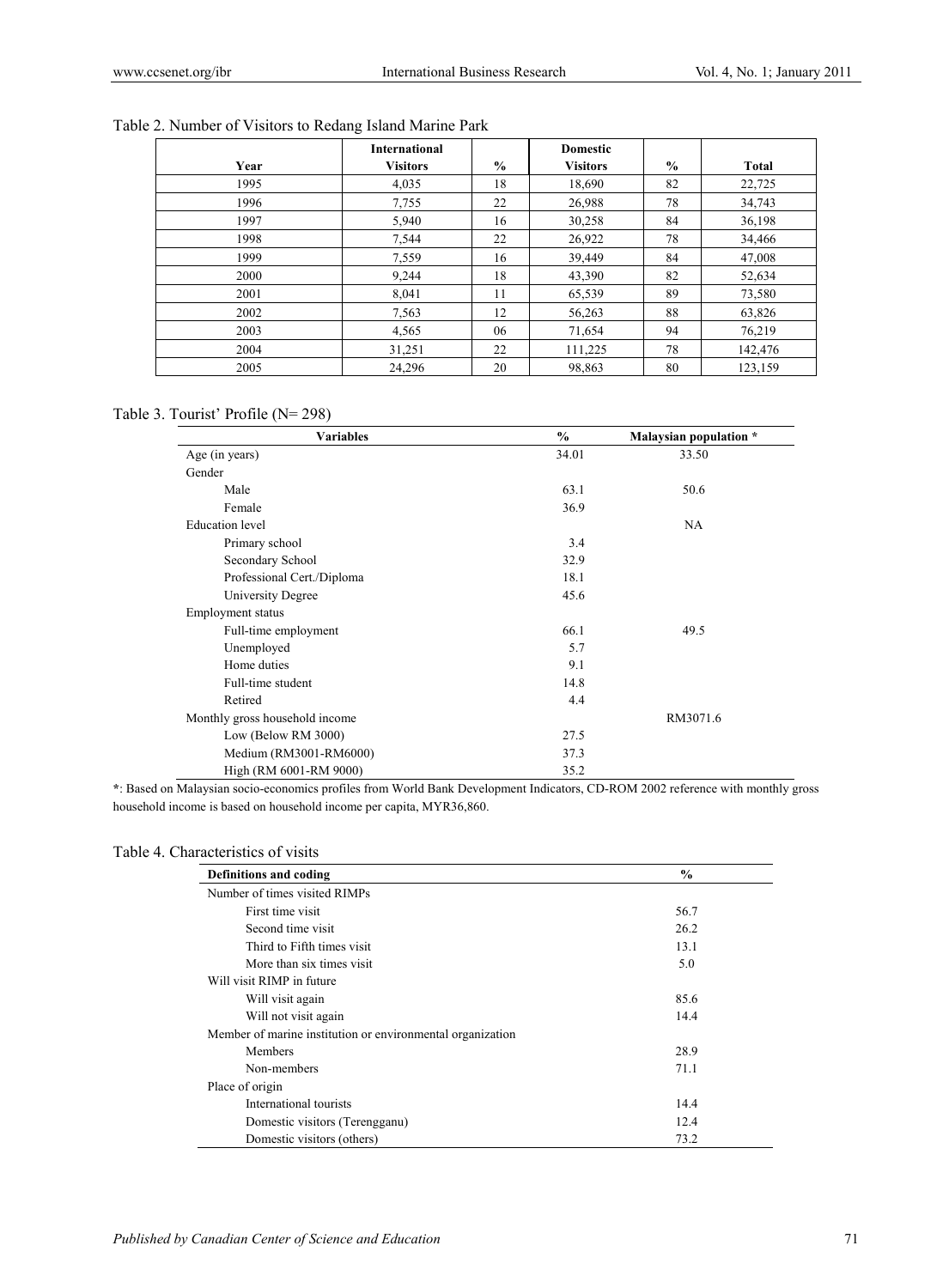|  | Table 5. Tourists' perception on ecotourism resources management |  |
|--|------------------------------------------------------------------|--|
|  |                                                                  |  |
|  |                                                                  |  |

| Ouestions                                                 | Visitors' (N=289) $(\% )$ |       |               |          |          |
|-----------------------------------------------------------|---------------------------|-------|---------------|----------|----------|
|                                                           | Agree                     | Agree | Neither agree | Disagree | Disagree |
|                                                           | Strongly                  |       | or disagree   |          | strongly |
| Improvement in accessibility                              | 18.8                      | 71.1  | 8.4           | 1.0      | 0.7      |
| Improvement in providing interpretive trails              | 21.1                      | 68.5  | 7.4           | 3.0      | $\theta$ |
| Improvement in providing information to educate people.   | 36.2                      | 53.7  | 7.0           | 2.3      | 0.7      |
| Increase in accommodation price                           | 3.7                       | 22.1  | 25.5          | 41.9     | 6.7      |
| More efficiency in ecological management                  | 20.5                      | 57.7  | 9.4           | 8.7      | 3.7      |
| Reduce the level of congestion in recreational activities | 18.5                      | 55.4  | 10.7          | 13.8     | 1.7      |
| Increase opportunity of jobs to local people              | 23.8                      | 56.4  | 13.8          | 4.7      | 1.3      |
| Increase in revenue collection                            | 0.3                       | 16.4  | 18.8          | 55.0     | 9.4      |

## Table 6. Tourists' perception on maintenance of ecotourism resources

| <b>Ouestions</b>                                 | Visitors' (N=289) $(\% )$ |       |                                 |          |                      |  |
|--------------------------------------------------|---------------------------|-------|---------------------------------|----------|----------------------|--|
|                                                  | Agree<br>Strongly         | Agree | Neither<br>agree or<br>disagree | Disagree | Disagree<br>strongly |  |
| Provide a better integrated management plan      | 21.1                      | 68.5  | 6.4                             | 3.7      | 0.3                  |  |
| Better enforcement with rules and regulations    | 34.9                      | 55.4  | 7.7                             | 1.3      | 0.7                  |  |
| Develop and implement the interpretation program | 20.5                      | 69.8  | 7.7                             | 1.7      | 0.3                  |  |
| Encourage education and awareness                | 34.9                      | 60.1  | 4.7                             |          | 0.3                  |  |

## Table 7. Tourists' opinion on revenue implementation in RIMP

| <b>Ouestions</b>                                                      | Visitors' (N=289) $(\% )$ |       |                                 |          |                      |  |
|-----------------------------------------------------------------------|---------------------------|-------|---------------------------------|----------|----------------------|--|
|                                                                       | Agree<br>Strongly         | Agree | Neither<br>agree or<br>disagree | Disagree | Disagree<br>strongly |  |
| Increase the current conservation charge                              | 7.7                       | 44.6  | 18.5                            | 26.5     | 2.7                  |  |
| Implementing tax on tour operators                                    | 5.7                       | 41.6  | 16.8                            | 34.6     | 1.3                  |  |
| Implementing licenses or permit; e.g. fishing and camera<br>permits   | 5.4                       | 32.2  | 14.8                            | 41.6     | 6.0                  |  |
| Charge for specific activity such as scuba-diving, snorkeling<br>etc. | 2.7                       | 43.0  | 13.4                            | 33.9     | 7.0                  |  |



Figure 1. Total Numbers of Visitors to Marine Parks in Malaysia

Source: Department of Fisheries